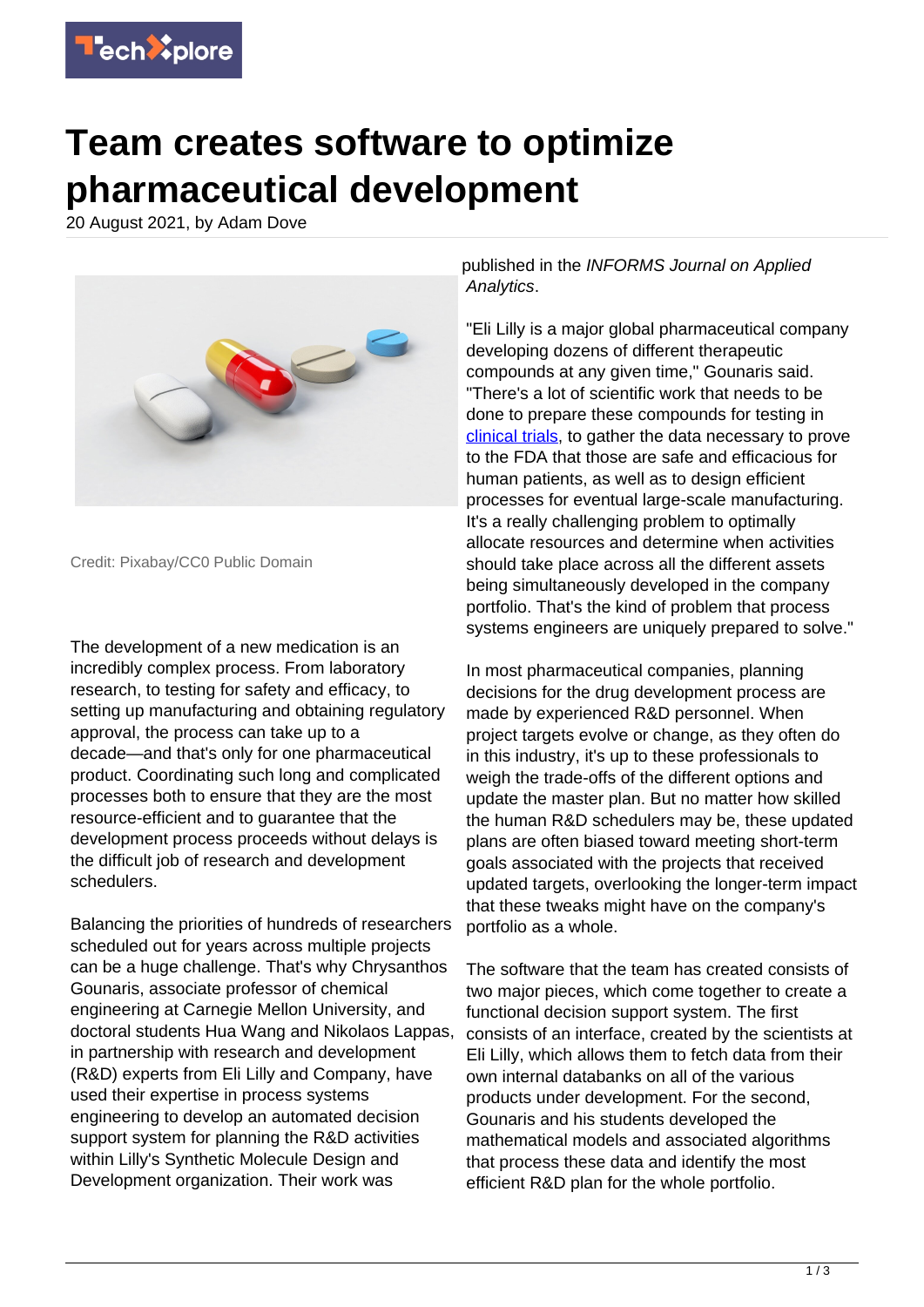

It's difficult enough to plan the R&D schedule for one company's entire portfolio—but what about when that company acquires external assets that now have to be incorporated into the overall R&D planning?

"If a large pharmaceutical company like Eli Lilly acquires external assets, it's now up to Eli Lilly's scientists to take on the remaining work and incorporate these additional projects into their existing portfolio," Gounaris said. "But even just a few new projects can throw off the whole balance of scheduling and coordination. This new tool can not only help run the calculations to determine whether or not expanding the portfolio is feasible, it can also identify the bottlenecks that might be preventing this from being the case, thus providing management with insights on how to make the acquisition go forward."

The implementation of such a portfolio-wide planning capability could be a cost and timesavings game-changer for Eli Lilly. Besides enabling cost efficiencies for R&D, it helps mitigate the risk of not meeting important clinical trial or target launch deadlines. It also helps improve the time management of Eli Lilly scientists, allowing them to focus more on in-house technology [development](https://techxplore.com/tags/development/).

While this tool was created in partnership with Eli Lilly to work specifically with their own databases, Gounaris said that the models and algorithms on which it is based could be adapted to suit the R&D processes at other major pharmaceutical companies as well. This way, the tool can be customized to address the specific needs of any pharma R&D organization.

"Our methodology here is relevant to a broader class of problems within the realm of 'project scheduling,' which is ubiquitous in many industries," Gounaris said. "It allows people faced with projects of large scope to optimally allocate resources and sequence the various tasks that need to occur to meet project performance targets."

 **More information:** Hua Wang et al, Portfolio-Wide Optimization of Pharmaceutical R&D Activities Using Mathematical Programming,

INFORMS Journal on Applied Analytics (2021). [DOI: 10.1287/inte.2021.1074](http://dx.doi.org/10.1287/inte.2021.1074)

Provided by Carnegie Mellon University